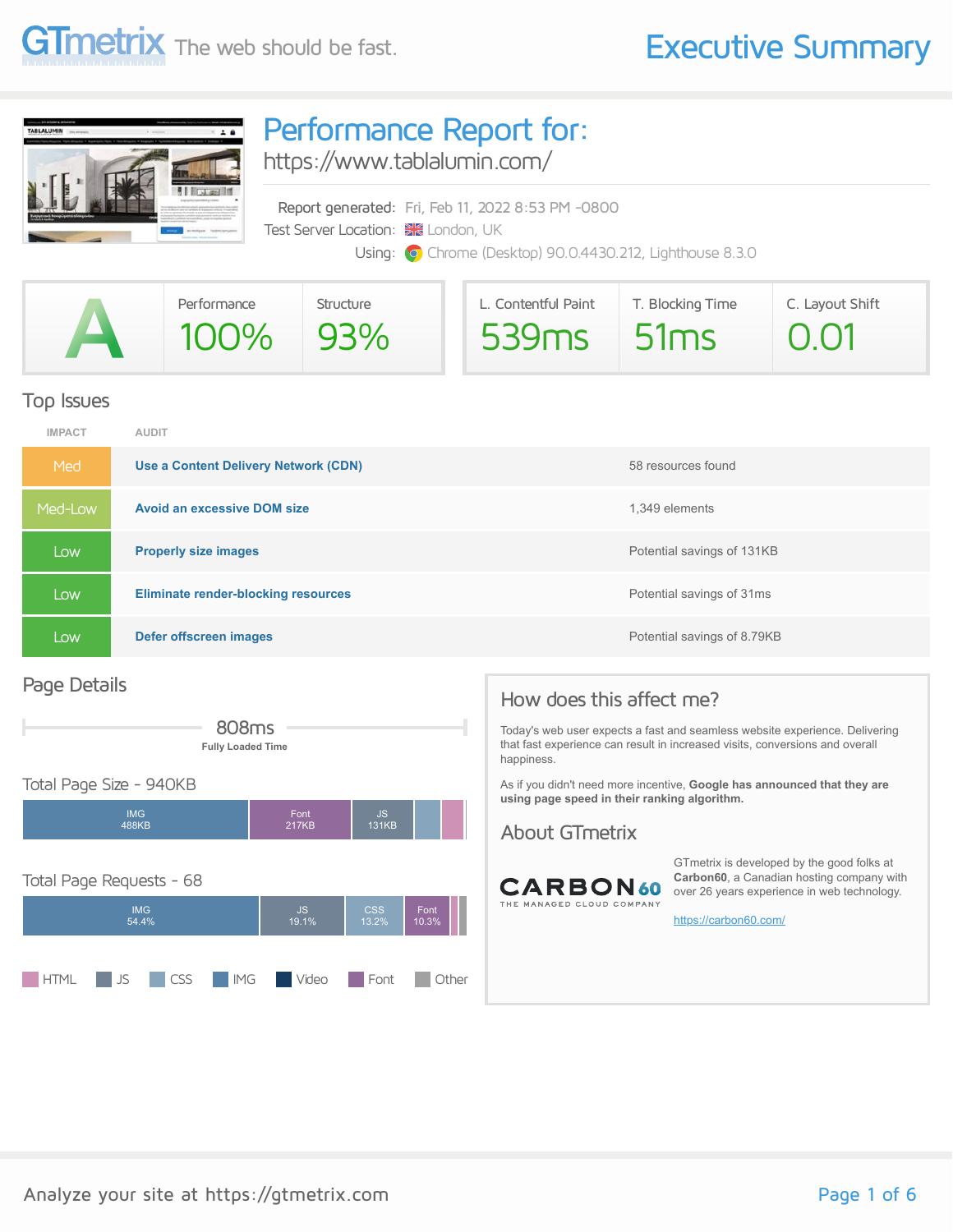## **GTmetrix**

## **History**

### Page scores



### Page metrics



### Page sizes and request counts

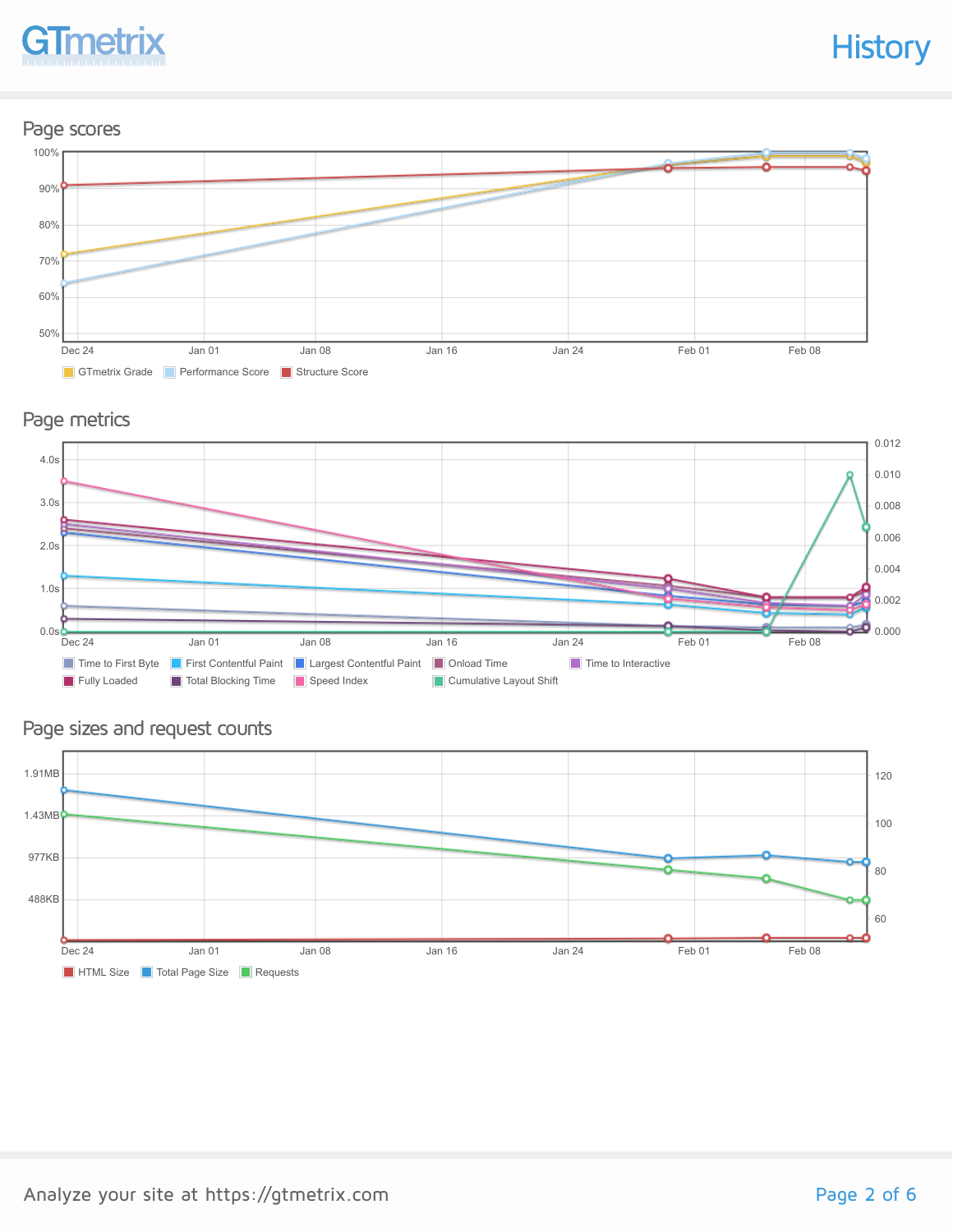## **GTmetrix**

The waterfall chart displays the loading behaviour of your site in your selected browser. It can be used to discover simple issues such as 404's or more complex issues such as external resources blocking page rendering.

### **TABLALUMIN | Θωρακισμένες πόρτες | Ταμπλαδάκια αλουμινίου | Πάνελ αλουμινίου |**

|                                     | 200        | tablalumin.com       | 46.4KB           | <b>148ms</b> |                  |                  |                  |                          |            |      |                  |
|-------------------------------------|------------|----------------------|------------------|--------------|------------------|------------------|------------------|--------------------------|------------|------|------------------|
| breeze_1ddf23fcfd1b2941c456ce01da   | 200        | tablalumin.com       | 2.47KB           |              | 27 <sub>ms</sub> |                  |                  |                          |            |      |                  |
| breeze_17ed2290fba8af3cbd99844bd    | 200        | tablalumin.com       | 8.40KB           |              | 28ms             |                  |                  |                          |            |      |                  |
| breeze_6c20250e6a33b40d502001392    | 200        | tablalumin.com       | 690B             |              | 28ms             |                  |                  |                          |            |      |                  |
| breeze_62771ae299251e32590656abb    | 200        | tablalumin.com       | 11.1KB           |              | 30 <sub>ms</sub> |                  |                  |                          |            |      |                  |
| breeze_ff3a2310b920a47b82c49ba4c7   | 200        | tablalumin.com       | 12.8KB           |              | 32ms             |                  |                  |                          |            |      |                  |
| breeze_f304c8daff997fd007e0a5ddfe7  | 200        | tablalumin.com       | 5.82KB           |              | 30ms             |                  |                  |                          |            |      |                  |
| breeze_c1678ed5651af288d15fd2bbd    | 200        | tablalumin.com       | 12.0KB           |              | 32ms             |                  |                  |                          |            |      |                  |
| breeze_ba5c0a083033b68505e12362b    | 200        | tablalumin.com       | 534B             |              | 32ms             |                  |                  |                          |            |      |                  |
| breeze-prefetch-links.min.js        | 200        | tablalumin.com       | 633B             |              | 27ms             |                  |                  |                          |            |      |                  |
| jquery.min.js                       | 200        | tablalumin.com       | 29.6KB           |              | 45ms             |                  |                  |                          |            |      |                  |
| open-sans-v27-greek-600.woff        | 200        | tablalumin.com       | 25.7KB           |              | 43ms             |                  |                  |                          |            |      |                  |
| open-sans-v27-greek-regular.woff    | 200        | tablalumin.com       | 25.8KB           |              | 50ms             |                  |                  |                          |            |      |                  |
| open-sans-v27-greek-700.woff        | 200        | tablalumin.com       | 25.1KB           |              | 60 <sub>ms</sub> |                  |                  |                          |            |      |                  |
| open-sans-v27-greek-regular.woff2   | 200        | tablalumin.com       | 20.9KB           |              | 60ms             |                  |                  |                          |            |      |                  |
| open-sans-v27-greek-700.woff2       | 200        | tablalumin.com       | 20.4KB           |              | 60 <sub>ms</sub> |                  |                  |                          |            |      |                  |
| open-sans-v27-greek-600.woff2       | 200        | tablalumin.com       | 20.9KB           |              | 60 <sub>ms</sub> |                  |                  |                          |            |      |                  |
| fa-solid-900.woff2                  | 200        | tablalumin.com       | 76.4KB           |              | 61ms             |                  |                  |                          |            |      |                  |
| eka1.jpg                            | 200        | tablalumin.com       | 71.3KB           |              |                  | 121ms            |                  |                          |            |      |                  |
| eka1-300x157.jpg                    | 200        | tablalumin.com       | 8.79KB           |              |                  | 112ms            |                  |                          |            |      |                  |
| eka2.jpg                            | 200        | tablalumin.com       | 15.2KB           |              |                  | 115ms            |                  |                          |            |      |                  |
| eka3.jpg                            | 200        | tablalumin.com       | 17.9KB           |              |                  | 80 <sub>ms</sub> |                  |                          |            |      |                  |
| hello-frontend.min.js               | 200        | tablalumin.com       | 1.13KB           |              |                  | 59ms             |                  |                          |            |      |                  |
| complianz.min.js                    | 200        | tablalumin.com       | 9.01KB           |              |                  | 66ms             |                  |                          |            |      |                  |
| uael-nav-menu.min.js                | 200        | tablalumin.com       | 2.94KB           |              |                  | 60ms             |                  |                          |            |      |                  |
| js_cookie.min.js                    | 200        | tablalumin.com       | 1.12KB           |              |                  | 60ms             |                  |                          |            |      |                  |
| frontend.min.js                     | 200        | tablalumin.com       | 10.4KB           |              |                  | 61ms             |                  |                          |            |      |                  |
| elements-handlers.min.js            | 200        | tablalumin.com       | 5.25KB           |              |                  | 62ms             |                  |                          |            |      |                  |
| webpack.runtime.min.js              | 200        | tablalumin.com       | 2.18KB           |              |                  | 63ms             |                  |                          |            |      |                  |
| frontend-modules.min.js             | 200        | tablalumin.com       | 4.53KB           |              |                  | 64 <sub>ms</sub> |                  |                          |            |      |                  |
| js?id=G-LJTZGMXPHS                  | 200        | googletagmanager.com | 61.6KB           |              |                  | 75ms             |                  |                          |            |      |                  |
| Logo.png                            | 200        | tablalumin.com       | 1.42KB           |              |                  |                  |                  | 40ms                     |            |      |                  |
| user.svg                            | 200        | tablalumin.com       | 403B             |              |                  |                  | 30ms             |                          |            |      |                  |
| bag.svg                             | 200        | tablalumin.com       | 729B             |              |                  |                  | 31 <sub>ms</sub> |                          |            |      |                  |
| Πάνελ-Αλουμινίου-Όλα.png            | 200        | tablalumin.com       | 9.48KB           |              |                  |                  |                  | 42ms                     |            |      |                  |
| Πάνελ-Αλουμινίου-με-Χάραξη.png      | 200        | tablalumin.com       | 4.13KB           |              |                  |                  |                  | 56ms                     |            |      |                  |
| Παραδοσιακά-Πάνελ-Αλουμινίου.png    | 200        | tablalumin.com       | 14.6KB           |              |                  |                  |                  | 43ms                     |            |      |                  |
| Γραμμικά-Πάνελ-Αλουμινίου.png       | 200        | tablalumin.com       | 4.26KB           |              |                  |                  |                  | 42ms                     |            |      |                  |
| Πάνελ-Αλουμινίου-με-Τζάμι.png       | 200        | tablalumin.com       | 11.4KB           |              |                  |                  |                  | 62ms                     |            |      |                  |
| Τυφλά-Πάνελ-Αλουμινίου.png          | 200        | tablalumin.com       | 5.67KB           |              |                  |                  |                  | 43ms                     |            |      |                  |
| Πλαϊνά-Πάνελ-Αλουμινίου.png         | 200        | tablalumin.com       | 10.3KB           |              |                  |                  |                  | 60ms                     |            |      |                  |
| portes_alouminiou.jpg               | 200        | tablalumin.com       | 54.1KB           |              |                  |                  |                  | 45ms                     |            |      |                  |
| thorakismenes_portes.jpg            | 200<br>200 | tablalumin.com       | 65.5KB<br>3.75KB |              |                  |                  |                  | 63ms<br>53 <sub>ms</sub> |            |      |                  |
| Aλουμινίου-2.png                    |            | tablalumin.com       |                  |              |                  |                  |                  |                          |            |      |                  |
| unnamed-file-1.png                  | 200        | tablalumin.com       | 11.0KB           |              |                  |                  |                  | 62ms                     |            |      |                  |
| Tablalumin.png                      | 200        | tablalumin.com       | 12.2KB           |              |                  |                  |                  | 58ms                     |            |      |                  |
| banner-1-optin.css?v=27             | 200        | tablalumin.com       | 3.04KB           |              |                  |                  |                  |                          | Ш<br>26rns |      |                  |
| text-editor.289ae80d76f0c5abea44.bu | 200        | tablalumin.com       | 808B             |              |                  |                  |                  |                          |            | 25ms |                  |
| tabs.50864c9249aa8a87126a.bundle    | 200        | tablalumin.com       | 1.43KB           |              |                  |                  |                  |                          |            | 25ms |                  |
| Πόρτες-Αλουμινίου-Όλα.png           | 200        | tablalumin.com       | 7.55KB           |              |                  |                  |                  |                          |            |      | 65ms             |
| Πόρτες-Αλουμινίου.png               | 200        | tablalumin.com       | 7.77KB           |              |                  |                  |                  |                          |            |      | 74ms             |
| Πόρτες-Αλουμινίου-με-Πλαϊνό.png     | 200        | tablalumin.com       | 8.88KB           |              |                  |                  |                  |                          |            |      | 70ms             |
| Πόρτες-Αλουμινίου-Κουζίνας.png      | 200        | tablalumin.com       | 6.28KB           |              |                  |                  |                  |                          |            |      | 65 <sub>ms</sub> |
| Θωρακισμένες-πόρτες.png             | 200        | tablalumin.com       | 8.31KB           |              |                  |                  |                  |                          |            |      | 61ms             |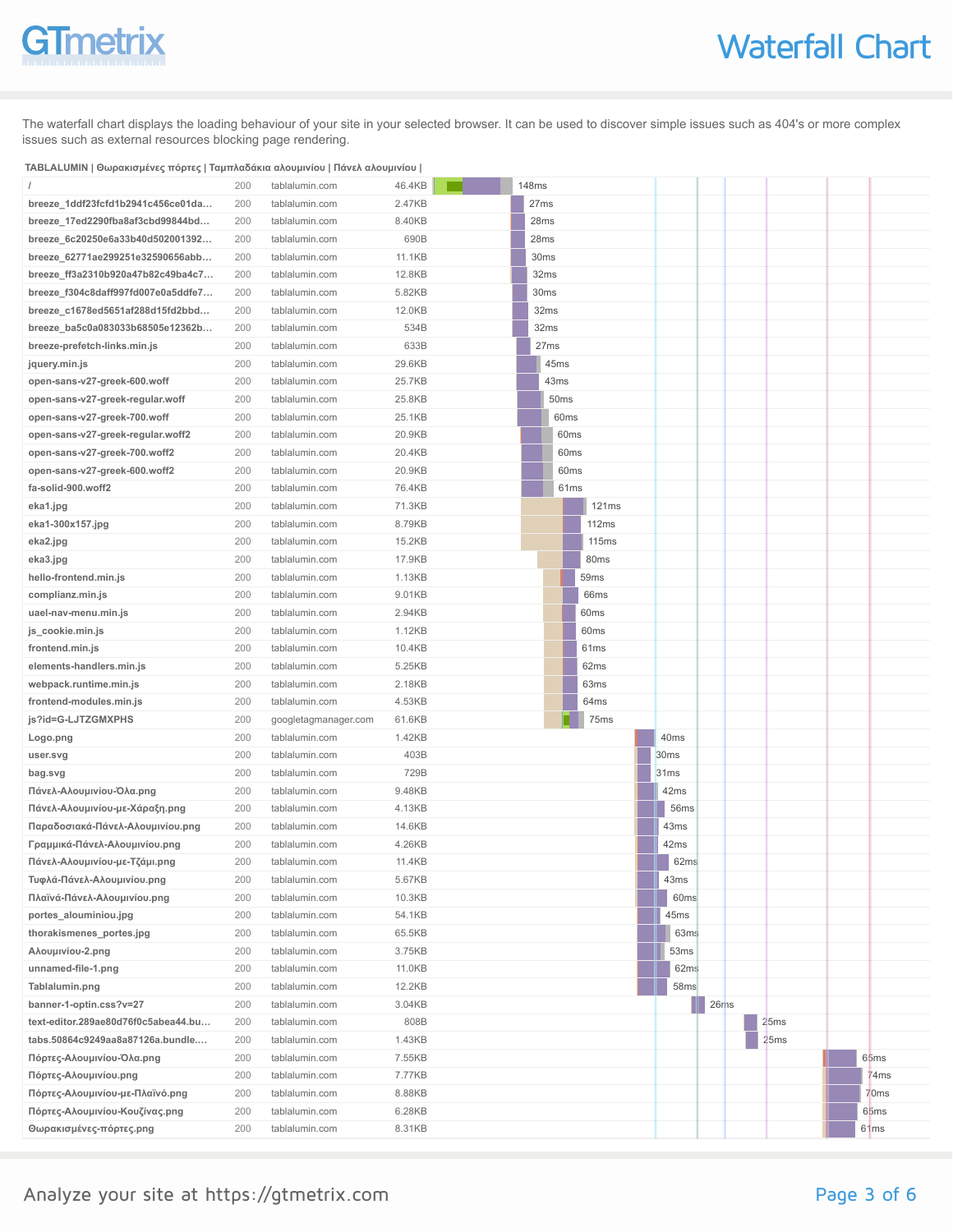| Θωρακισμένες-πόρτες-με-επένδυση-                                                       | 200 | tablalumin.com | 5.71KB |  |  |  | 68ms             |
|----------------------------------------------------------------------------------------|-----|----------------|--------|--|--|--|------------------|
| Θωρακισμένες-Πόρτες-με-Επένδυση-                                                       | 200 | tablalumin.com | 9.70KB |  |  |  | 67ms             |
| Θωρακισμένες-Πόρτες-με-Επένδυση-                                                       | 200 | tablalumin.com | 9.06KB |  |  |  | 60ms             |
| Κουφώματα-Αλουμινίου-Όλα.png                                                           | 200 | tablalumin.com | 4.06KB |  |  |  | 73 <sub>ms</sub> |
| Ανοιγόμενα.png                                                                         | 200 | tablalumin.com | 9.10KB |  |  |  | 53 <sub>ms</sub> |
| Συρόμενα-Επάλληλα.png                                                                  | 200 | tablalumin.com | 10.6KB |  |  |  | 64 <sub>ms</sub> |
| Συρόμενα-Χωνευτά.png                                                                   | 200 | tablalumin.com | 6.51KB |  |  |  | 73ms             |
| Παραδοσιακά-Κουφώματα-Αλουμινίο                                                        | 200 | tablalumin.com | 13.7KB |  |  |  | 73ms             |
| Κάγκελα-Αλουμινίου-Τύπου-Inox.png                                                      | 200 | tablalumin.com | 12.0KB |  |  |  | 74ms             |
| Ανοδιωμένα-Κάγκελα-Αλουμινίου.png                                                      | 200 | tablalumin.com | 3.89KB |  |  |  | 56 <sub>ms</sub> |
| Εξαρτήματα-Καγκέλων-Αλουμινίου.png                                                     | 200 | tablalumin.com | 10.1KB |  |  |  | 59ms             |
| Προφίλ-Καγκέλων-Αλουμινίου.png                                                         | 200 | tablalumin.com | 13.8KB |  |  |  | 67ms             |
| Πτυσσόμενα-Κάγκελα-Ασφαλείας.png                                                       | 200 | tablalumin.com | 9.67KB |  |  |  | 56ms             |
| cropped-fav-1-150x150.jpg                                                              | 200 | tablalumin.com | 762B   |  |  |  | 72 <sub>ms</sub> |
| <b>68 Requests</b><br>928KB (1.94MB Uncompressed)<br>Fully Loaded 808ms (Onload 728ms) |     |                |        |  |  |  |                  |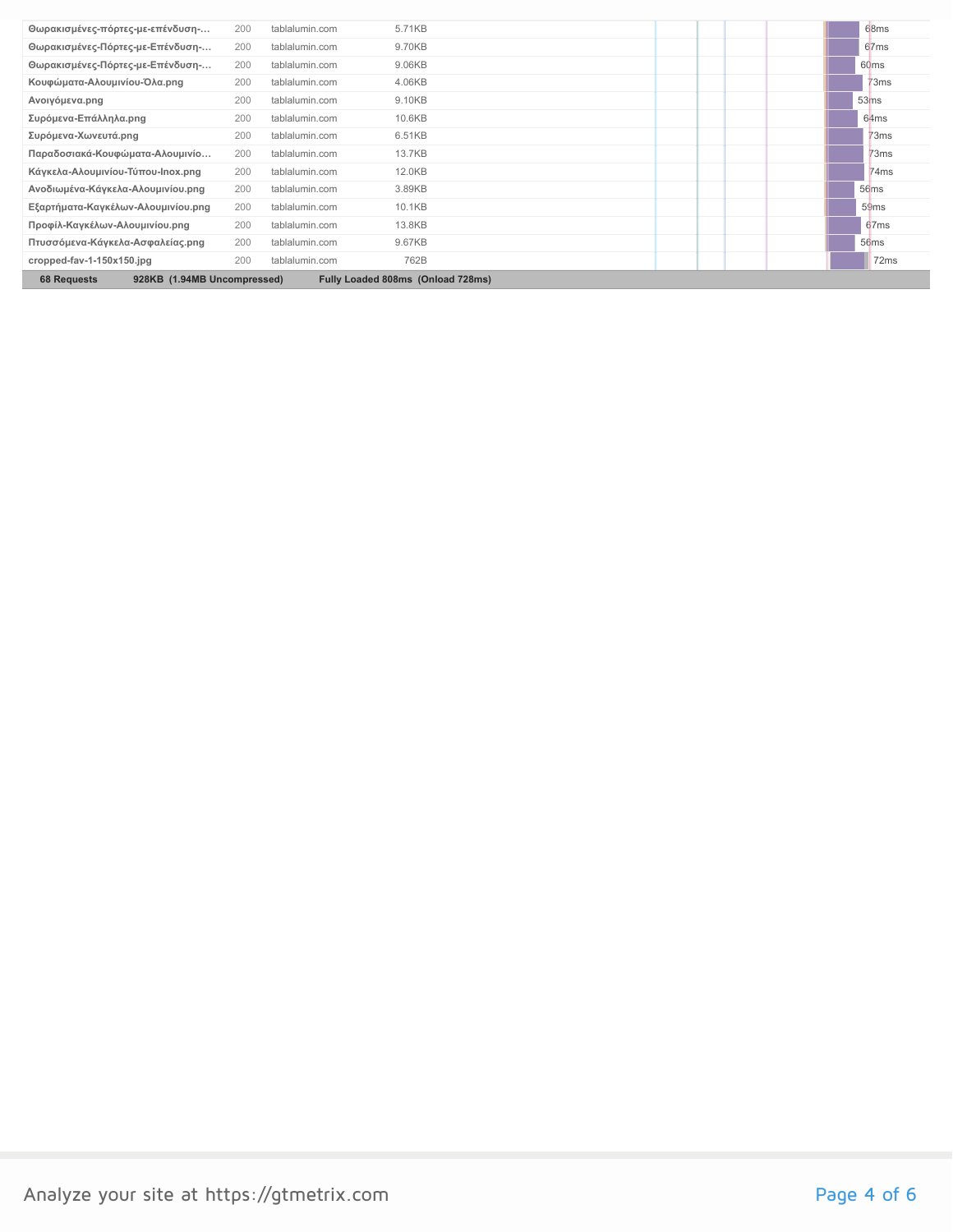

## **Performance**



### Performance Metrics

| <b>First Contentful Paint</b>                                                                                                                      | Good - Nothing to<br>do here | Time to Interactive                                                                                                  | Good - Nothing to<br>do here |
|----------------------------------------------------------------------------------------------------------------------------------------------------|------------------------------|----------------------------------------------------------------------------------------------------------------------|------------------------------|
| How quickly content like text or images are painted onto<br>your page. A good user experience is 0.9s or less.                                     | 411ms                        | How long it takes for your page to become fully<br>interactive. A good user experience is 2.5s or less.              | 617ms                        |
| Speed Index                                                                                                                                        | Good - Nothing to<br>do here | <b>Total Blocking Time</b>                                                                                           | Good - Nothing to<br>do here |
| How quickly the contents of your page are visibly<br>populated. A good user experience is 1.3s or less.                                            | 485 <sub>ms</sub>            | How much time is blocked by scripts during your page<br>loading process. A good user experience is 150ms or<br>less. | 51ms                         |
| Largest Contentful Paint                                                                                                                           | Good - Nothing to<br>do here | Cumulative Layout Shift                                                                                              | Good - Nothing to<br>do here |
| How long it takes for the largest element of content (e.g.<br>a hero image) to be painted on your page. A good user<br>experience is 1.2s or less. | 539 <sub>ms</sub>            | How much your page's layout shifts as it loads. A good<br>user experience is a score of 0.1 or less.                 | $\cup$                       |

### Browser Timings

| Redirect   | Oms   | Connect            | 56 <sub>ms</sub> | Backend      | 69 <sub>ms</sub> |
|------------|-------|--------------------|------------------|--------------|------------------|
| TFB        | 125ms | <b>First Paint</b> | 411ms            | DOM Int.     | 455ms            |
| DOM Loaded | 488ms | Onload             | 728ms            | Fully Loaded | 808ms            |